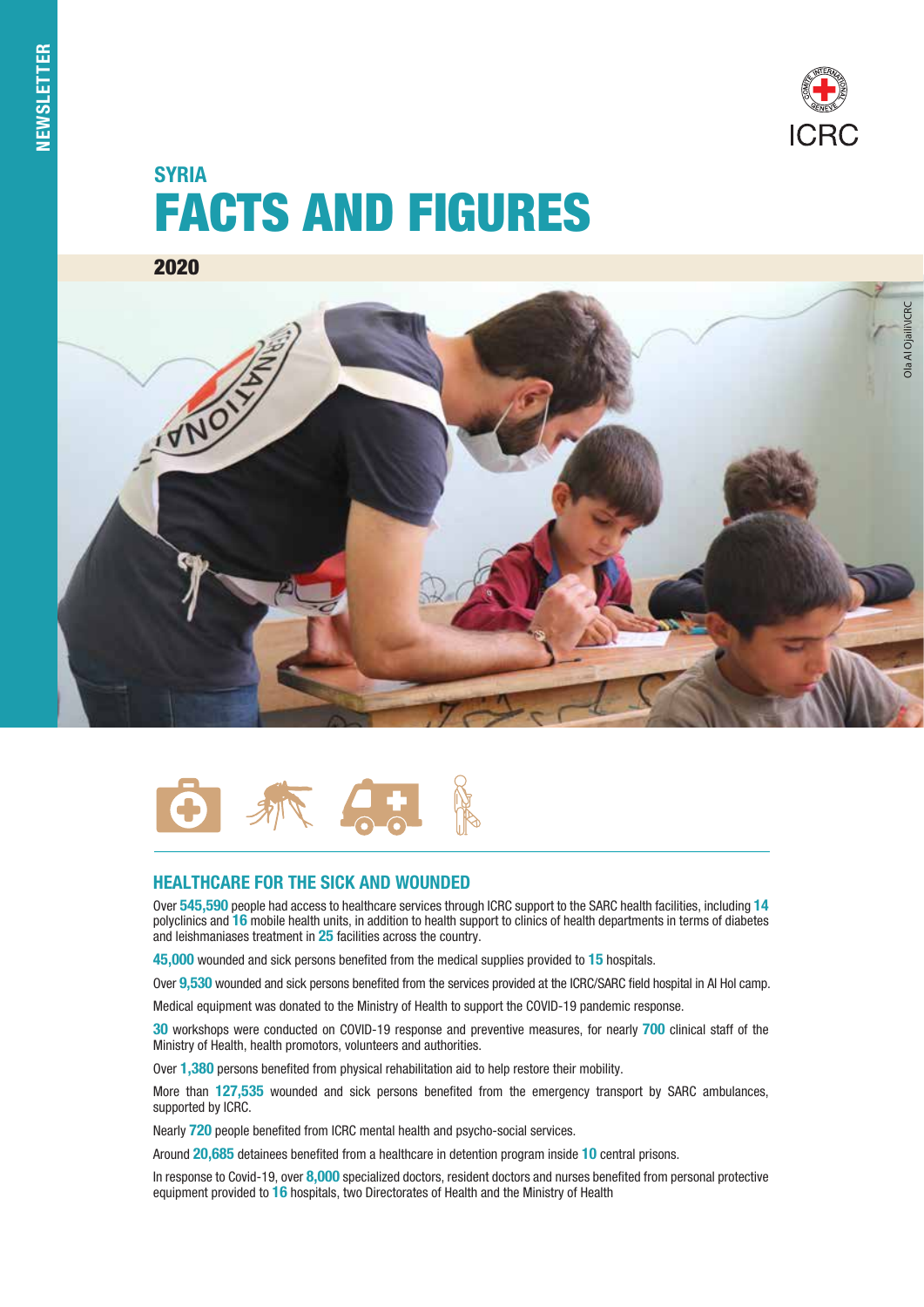

## PROMOTING HUMAN DIGNITY AND RECONNECTING FAMILIES

Over 9,700 oral greetings and Red Cross Messages were exchanged between individuals separated from their families and their loved ones.

More than 700 cases were opened by families to trace persons unaccounted for.

Some 36 visits to detention places were conducted by the ICRC.

Health and hygiene technical and material assistance was provided to 11 central prisons to help prevent the spreading of COVID-19.

Winter assistance was distributed in 11 central prisons supporting efforts to ensure access to basic necessities for dignified living conditions of the detainees.

Two forensic anthropology standard setting workshops were conducted with the General Commission of Forensic Medicine.

Five workshops on Management of the Dead in the context of COVID-19 were conducted for 110 participants representing the Ministry of Health Emergency Department, the General Commission of Forensic Medicine (GCFM), the Syrian Arab Red Crescent and the Burial Office.

Support for the organization of the  $1<sup>st</sup>$  GCFM scientific conference, which brought together around  $45$  forensic doctors from all across the country to discuss current challenges and the future of the commission.

Donation of disinfection materials and PPE to GCFM including bottles of bleach, infectious tags & stickers, transparent evidence bags, cable ties, overalls, masks, gloves, safety glasses and body bags as a COVID-19 specific emergency response.

Initiated the rehabilitation project of Forensic Services in Aleppo, involving the complete refurbishing of the facility and forensic material support.

Issued 12 public communiques on the humanitarian situation including news releases and articles.

Produced more than 30 audio-visual materials published on various ICRC social media platforms.

Conducted more than 420 dissemination sessions across the country to increase knowledge of ICRC and its mandate and activities for 8,400 conflict affected people.

Organized three media workshops on the role of the media in times of pandemic and disasters, for around 60 local journalists in Damascus, Aleppo and Homs, in addition to a roundtable with around 15 journalists in Hassakeh.



# RAISING AWARENESS AND PROMOTING SAFER BEHAVIOR IN WEAPON CONTAMINATED AREAS

Around 125,000 conflict affected people in 10 governorates attended sessions on risks related to mines and other explosive remnants of war given by the SARC risk education teams, who were trained and supported by the ICRC.

Around 61,950 individuals received brochures on risks related to mines and explosive remnants of war.

30 casualties of mine/explosive remnants of war were referred to the ICRC/SARC physical rehabilitation program by SARC Risk Education teams.



#### RESTORING LIVELIHOOD

About 9,000 people, including returnees, displaced families, women-headed households and people with disabilities, received support to initiate a small business in eight governorates.

Over 250,000 people benefited from ICRC and SARC distribution of cereal seeds and fertilizers in ten governorates.

Over 30,000 families in ten governorates benefited from local livelihood initiatives, such as the distribution of sheep, fodder, fishing tools, fertilizers, agricultural tools and poultry.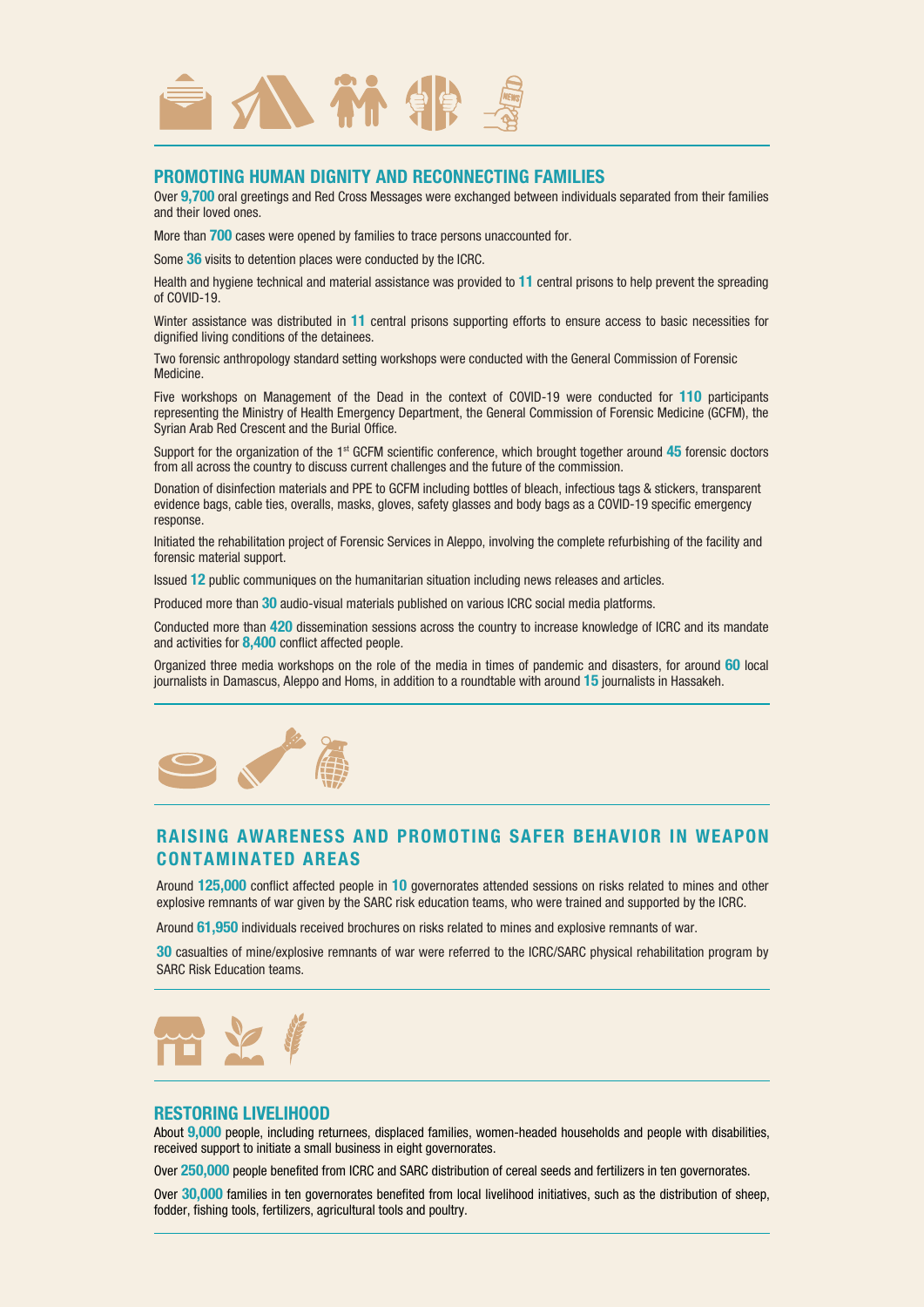

## FOOD AND DAILY ESSENTIALS

About 3 MILLION people in 11 governorates received food.

Over 1.2 MILLION people in nine governorates out of 14, received essential household items, including blankets, mattresses and hygiene kits.

Around 50,000 students received school kits in eight governorates.

Nearly 45,000 people received winter clothes in nine governorates.

Over 1.3 MILLION people in 13 governorates received adapted hygiene kits as a response to help them preventing the spread of COVID-19.



## ENSURING ACCESS TO CLEAN WATER AND IMPROVING LIVING CONDITIONS

More than 16 million people benefited from different water and habitat interventions across the country as follows:

13.5 million people benefited from a disinfection program to ensure safe drinking water in Homs, Hama, Aleppo, Tartous, Latakia, Sweida, Deir Ezzor, Al-Hassakeh, Damascus, and Rural Damascus governorates.

More than 568,000 people received water delivered by trucks in Aleppo, Rural Damascus, and Al-Hassakeh.

Some 72 water facilities across the country were rehabilitated and upgraded by providing power transformers, pumps and generators.

168,000 displaced people benefited from renovations and upgrading of housing and water sanitation facilities in 87 collective shelters throughout the country.

18 hospitals and health points and one physical rehabilitation center had their infrastructure improved.

Around 650,000 people benefited from the infrastructure support to 13 public bakeries in terms of supply of production line, rehabilitation works, and power.

In response to COVID-19, around 290 tons of chlorine were delivered to the Syrian Arab Red Crescent (SARC) and used in disinfection campaigns of public utilities. In addition, COVID-19 preventive personnel equipment (PPE), personal disinfection materials and other disinfection materials were provided to the SARC.

Access to Education: the water, sanitation and hygiene facilities of 242 schools in Aleppo governorate were rehabilitated, and 50 schools in Daraa governorate were fully rehabilitated.